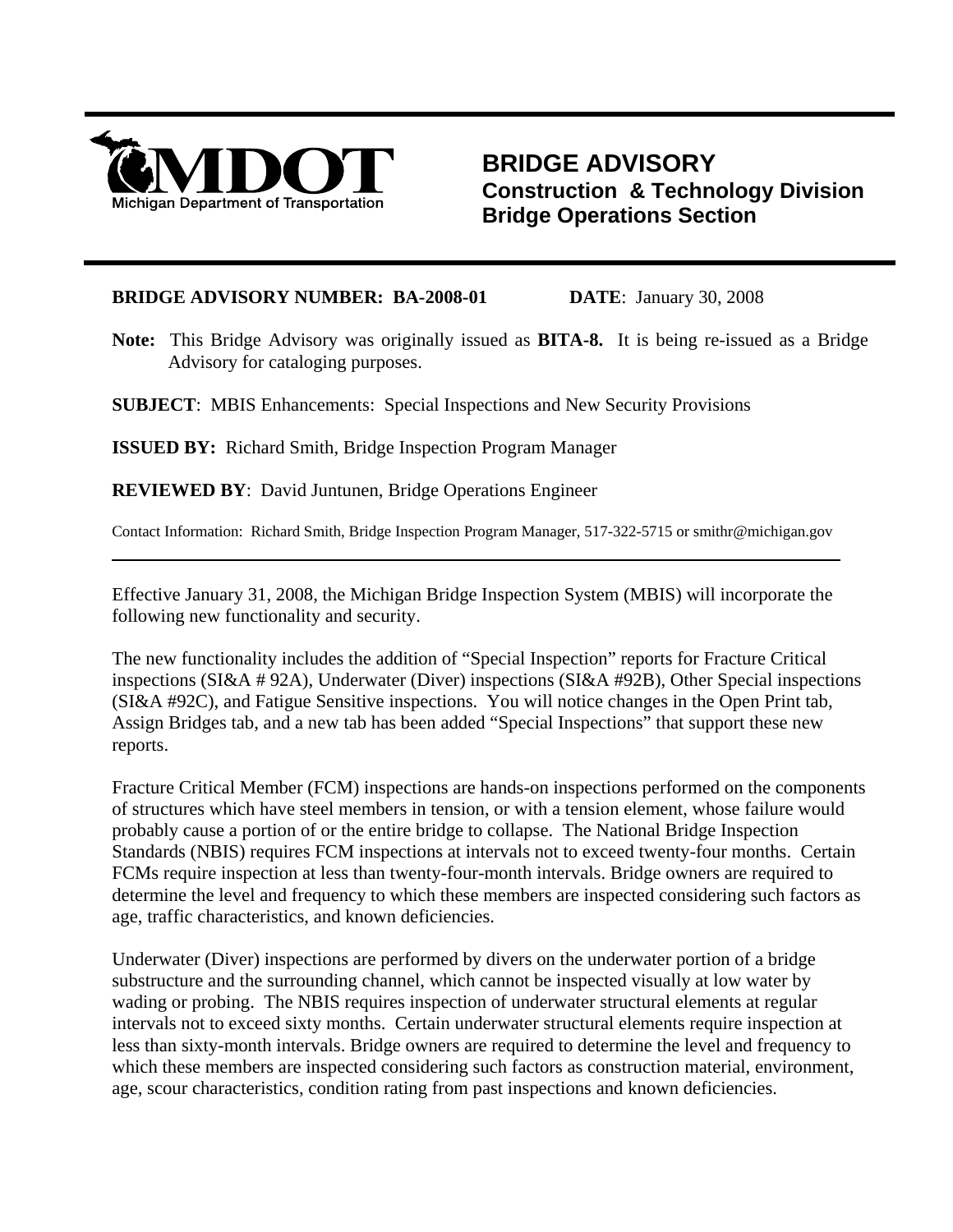Other Inspections are performed by individuals who are not qualified team leaders but have qualifications to evaluate particular circumstances such as hydraulic engineers reviewing water flow at a given structure, technicians monitoring tilt or settlement of substructure units, or inspecting condition of temporary supports. There is no set interval for this type of inspection, and it is utilized at the discretion of the qualified team leader.

Fatigue Sensitive inspections are hands-on inspection of structures with fatigue prone details. This type of inspection is not required by the NBIS, but MDOT performs these on a 3-year cycle.

The new security provisions in the system are aimed at meeting the new requirements of the National Bridge Inspection Standards. Inspectors will be allowed to create and update only those reports for which they are qualified. All of this is connected through the User Profile screen and each of the requirements is fully explained with pop-up balloon help on the page. Once each year, users will be directed to this screen to confirm / update their credentials. For users not having credentials to create reports, the reports will be available in read-only format.

When you login for the first time (after the new release of MBIS), you will be redirected to the "Edit Profile" web page to set some / all of the required indicators. **This is a one-time setup**. **You do not need to change your password at this time**. Once you save the data on this page, you will be automatically logged out of MBIS. After logging in again - you will be directed to the MBIS home page (i.e. bridge list). The inspector will be asked to enter / confirm information related to their qualifications. The three areas that NBIS has specific qualification factors are for qualified team leader, diving inspector, and load rating engineer. The inspector will only be allowed access to edit or enter those areas / reports in MBIS for which they have confirmed they have the required qualifications. Such as, a qualified team leader is required for a routine inspection; therefore, the forms for a routine inspection will only be accessible to those inspectors who indicate the have the qualifications to perform the work. Please see the National Bridge Inspection Standards at http://www.fhwa.dot.gov/bridge/nbis.htm for details regarding the qualifications for the inspectors.

These enhancements will improve our bridge inspection program in several ways; The new reports help move us closer to an electronic bridge file, bring better uniformity and consistency in the data collection for these very important inspections, make it easier and more efficient for the inspector to record and document the inspection information, and will improve the ability of managers and administrators to monitor their network and perform quality control. Federal Highway Administration, in their oversight role, will have instant confirmation of the quality and timeliness for these inspections, like they do now for the routine inspections. This will provide confidence as they report on our program to Washington in the context of the recent tragedy in Minnesota.

The data collected on the new reports, inspection dates etc, will be available for output lists in MBRS. In addition, it is possible to plot the bridge locations on maps in MS Streets & Trips from the latitude and longitude data in MBRS. This is a very effective and cost efficient way to graphically represent your network.